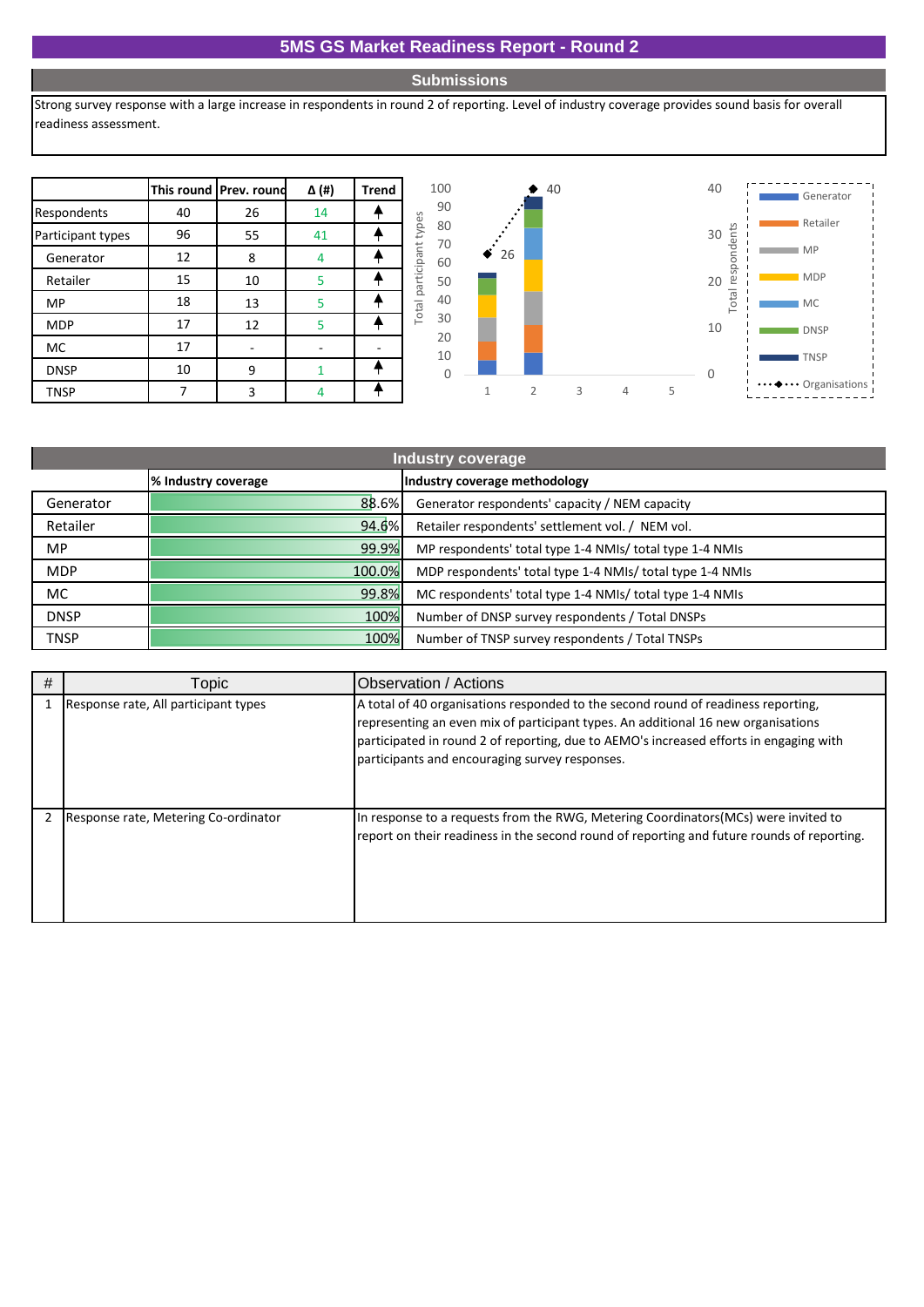## **5MS GS Market Readiness Report - Round 2**

| <b>Overall Status</b> | <b>Trend Commentary</b>                                                                                                                                                                                                                                                                                                                                                                                                                                    |
|-----------------------|------------------------------------------------------------------------------------------------------------------------------------------------------------------------------------------------------------------------------------------------------------------------------------------------------------------------------------------------------------------------------------------------------------------------------------------------------------|
|                       | The second round of readiness reporting commenced on 14 April 2020, a few days after a rule change to defer 5MS<br>was submitted to the AEMC on 9 April 2020. For this round of reporting, AEMO requested that the industry provide<br>responses according to the existing commencement dates and plans.                                                                                                                                                   |
| $1 - 25%$             | Responses were received by 23 April 2020, since then AEMO is aware that some organisations may have chosen to<br>make changes to their programs that reflect the possibility of a 12-month deferral to 5MS and GS. This report<br>presents information gathered as of 23 April 2020, and does not reflect any subsequent changes to participants'<br>programs. These changes will likely be identified through the next round of reporting on 7 July 2020. |
|                       | Round 2 of reporting had a strong coverage of 88% to 100% of the industry. Results indicated that respondents are<br>generally on track, and progressing with capability implementation and metering transition activities. The<br>downtrend reflects the number of response categories where subsets of particpants are indicating emergent risks,<br>issues and heightened uncertainty in comparision to the previous survey.                            |
|                       | The AEMO program successfully implemented 5-minute reallocations capability on 1 April 2020. The delivery day<br>for the MDM implementation has been moved to 9th March 2021, requiring replanning of a number of industry<br>test activities, with an overall impact assessment in progress.                                                                                                                                                              |
|                       | An emerging theme among responses highlights the uncertainty created because of the rule change proposal, and<br>varying degrees of impact from COVID-19. At the time of publication, AEMO notes that AEMC is still finalising rule<br>change timelines, and that various 5MS working groups have are currently considering the potential impacts of the<br>rule change.                                                                                   |

|                           | <b>Summary Readiness - Round 2</b> |          |             |             |     |            |           |           |
|---------------------------|------------------------------------|----------|-------------|-------------|-----|------------|-----------|-----------|
|                           | Generator                          | Retailer | <b>DNSP</b> | <b>TNSP</b> | IMP | <b>MDP</b> | <b>MC</b> | Total     |
| <b>I</b> General Criteria |                                    |          | 뻬           |             | 쎈   | 쌔          |           | 새<br>#3,4 |
| Specific Criteria         | 99<br>#5                           | ИA       | m<br>#5     | m           | n/a | n/a        | n/a       | v.        |
| <b>IMTP Criteria</b>      | n/a                                | n/a      | 1           | V)          | \$  | 4          | <b>41</b> | 4<br>#6   |

| # | Topic                                               | Observation / Actions                                                                                                                                                                                                                                                                                                                                                                                                                                                                                                                                                                                                                              |
|---|-----------------------------------------------------|----------------------------------------------------------------------------------------------------------------------------------------------------------------------------------------------------------------------------------------------------------------------------------------------------------------------------------------------------------------------------------------------------------------------------------------------------------------------------------------------------------------------------------------------------------------------------------------------------------------------------------------------------|
| 3 | General criteria, All participant types             | Majority of participants have secured project funding, established project plans and project<br>governance, and have onboarded project teams. The proportion of established programs is<br>comparable to round 1, due to new respondents in round 2 having comparatively less<br>established programs.                                                                                                                                                                                                                                                                                                                                             |
|   |                                                     | <b>Action:</b> AEMO to establish overall impact of funding delays                                                                                                                                                                                                                                                                                                                                                                                                                                                                                                                                                                                  |
| 4 | General criteria, All participant types             | A few organisations noted that a lack of clarity and extended timeline to determine outcome<br>of the 12 month deferral rule change creates uncertainty in project timelines, costs and<br>resourcing. It was noted that a speedy resolution of the pending rule change was paramount.<br>As this represents an emergent risk to industry readiness to current timeframes, AEMO will<br>monitor and manage this risk in the 5MS industry risk and issues register.<br>Action: AEMO to monitor and manage uncertainy to industry project timelines, costs and<br>resourcing as a result of pending rule change in the 5MS risks and issues register |
| 5 | Specific criteria, Generator and Retailer           | All participant types have commenced implementing capability for 5MS and GS<br>commencements. Generators and DNSPs are the most progressed participant type, averaging<br>25-49% progress compared 1-24% progress for other participant types.                                                                                                                                                                                                                                                                                                                                                                                                     |
| 6 | Metering Transition Plan criteria, All participants | Participants are progressing with activities in the metering transition plan, with a few items<br>requiring AEMO confirmation and follow up to address recovery approaches for delayed<br>activities.                                                                                                                                                                                                                                                                                                                                                                                                                                              |



**Completed Z**In progress

**T**Yes No



**Completed Z** In progress ■ Not started Status: At risk

**Completed Z** In progress ■Not started Status: Late ■ Complete

- **B** On track (started) On track (not started)
- At risk

**Late** 

 $n/a$